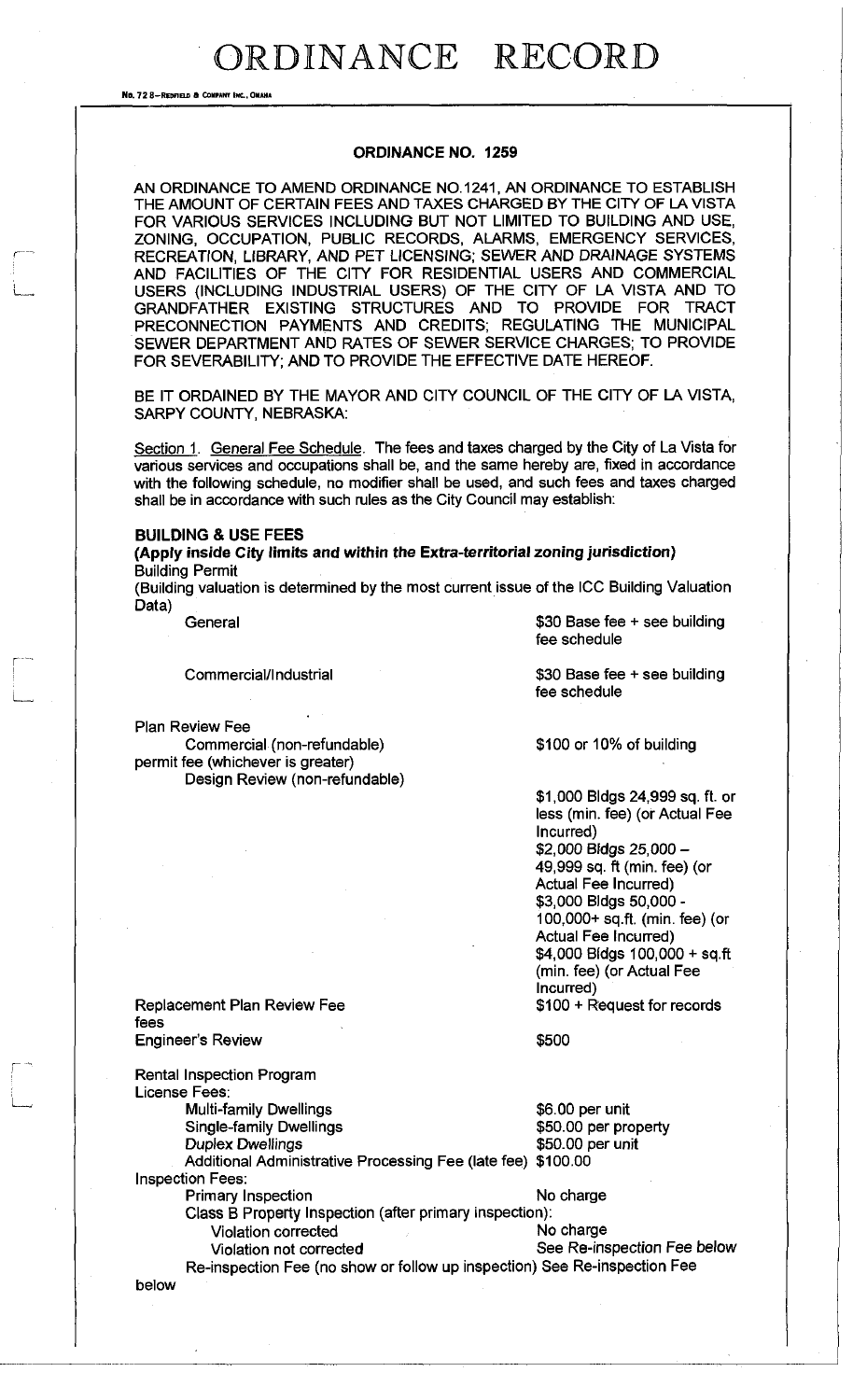No. 72 8-REDFIELD & COMPANY INC., OMAHA

Re-inspection Fee Penalty Fee

Refund Policy

Certificate of Occupancy Temporary Certificate of Occupancy Pre-occupancy fee (Occupancy without C.O.) Temporary Use Permit (includes tents, greenhouses, event structures) Sign Permit Identification Sign, Incidental Sign Master Sign Plan (more than 1 sign) Common Sign Plan Temporary Sign Permit: Non-profit or tax exempt organization

All other temporary signs Tower Development Permit

Co-locates - Towers

Tarp Permit(valid for 6 months) Solar Panel Permit Satellite Dish Permit Wading/Swimming Pools at residence Dedicated Electrical circuit for pumps Mechanical Permits mechanical fee Plumbing Permits mechanical fee Sewer Repair Permit Backflow protector permit backflow) Underground Sprinklers fixture) Electrical Permits electrical fee

\$50 3x Regular permit fee

75% will be refunded when the project is cancelled or not complete within one year. No refund will be given after one year. (Sewer Hook-up Fee is 100% refunded) \$50 \$750 \$750 \$ 50 plus \$10/day

\$150/sign \$75/sign \$150 \$150

\$0 \$ 30/year \$8,500(min fee) (or actual fee incurred) \$5,000(min fee) (or actual fee incurred) \$30 \$30 \$30 \$30 \$30 \$30 Base fee + See \$30 Base fee + See \$30

\$ 30 (\$22 permit & \$8

\$ 30 (\$22 issue fee & \$8

\$30 Base Fee + See

City Professional License (Plumbers; Mech. Contractors) \$ 15 and a \$1,000,000 Liability, and a \$500,000 bodily injury insurance Certificate per each occurrence Also a \$5,000 Bond is required, naming the City as the recipient.

Demolition of building **Certificate** Moving Permit (buildings 120 square feet or greater) **Certificate** Sheds and Fences **Sidewalks** \$250 plus Insurance \$250 plus Insurance \$ 30.00 \$ 30.00 Driveway Replacement \$ 30.00 Driveway Approach w/o curb cut or grinding \$ 30.00 With curb requiring cut plus the 4' apron on each side) Contractor (Contractor performs curb cut or grind) \$30.00 plus \$1.00/ft. City Charge (if City performs curb cuts) \$50 + \$5/ft (\$40 set up fee; \$10 permit fee) City charge (if City performs curb grinds) \$50 + \$6/ft (\$40 set up fee; \$10 permit fee) Utility Cut Permit **\$30.00** Appeal Fee Regarding Issuance or Denial of Curb Cut/Driveway Approach Construction Permit **\$250**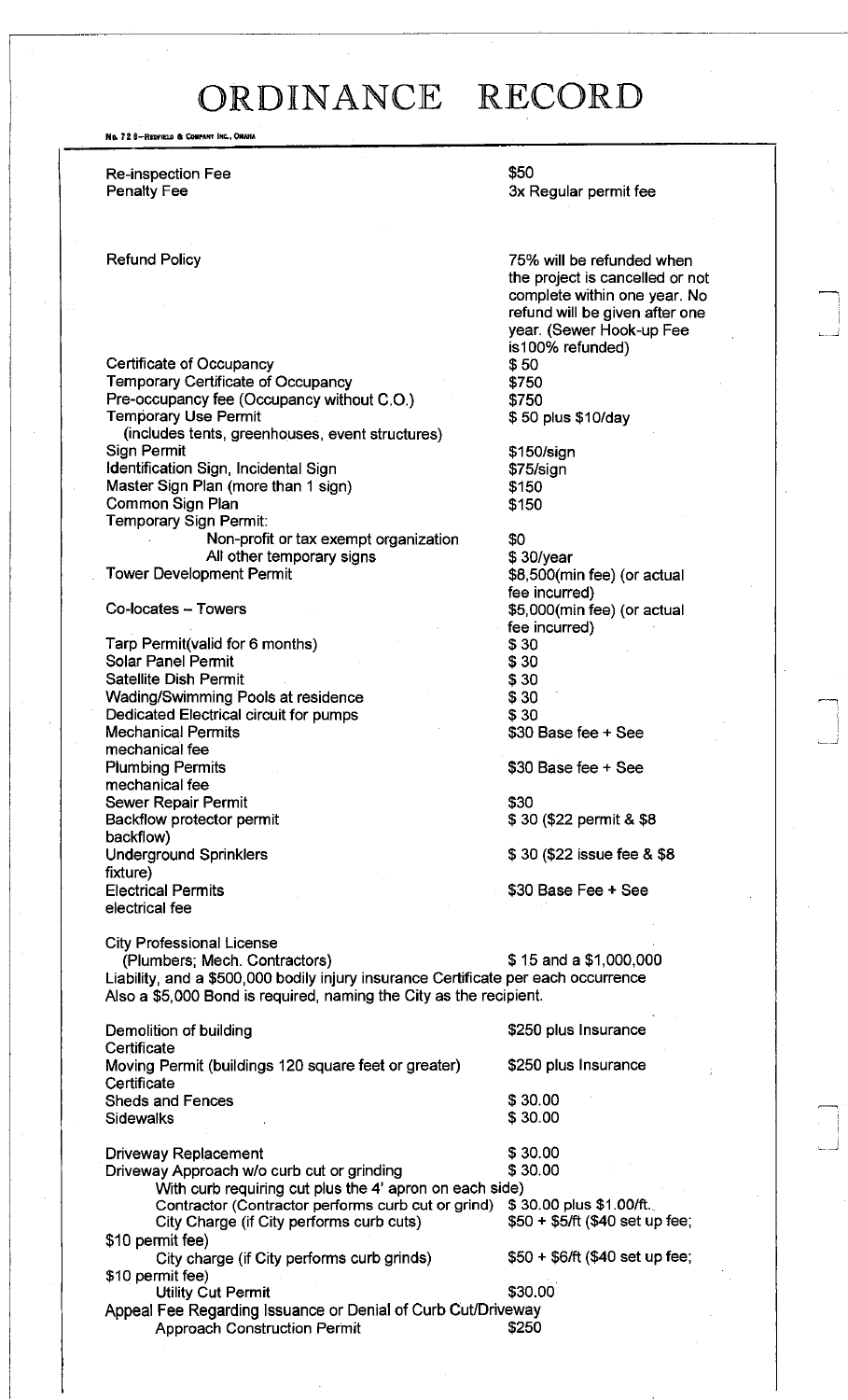No. 72 8-REDFIELD & COMPANY INC., ON

Street Paving, Surfacing, Resurfacing, Repairing, Sealing or<br>Resealing Permit \$30.00/Yearly Resealing Permit

Appeal Fee Regarding Issuance or Denial of Street Paving, Resurfacing, etc. Permit **Example 3250** 

### **FIRE INSPECTION FEES**

**Plan Review Fees** 

|                               | <b>Commercial Building</b>                                   |          | 5% of building permit fee with a      |
|-------------------------------|--------------------------------------------------------------|----------|---------------------------------------|
|                               |                                                              |          | maximum of \$1,000                    |
|                               | <b>Fire Sprinkler Plan Review</b>                            |          |                                       |
|                               | 1-20 devices                                                 |          | \$100                                 |
|                               | 21-50 devices                                                |          | \$200                                 |
|                               | 51-100 devices                                               |          | \$300                                 |
|                               | 101-200 devices                                              |          | \$400                                 |
|                               | 201-500 devices                                              |          | \$500                                 |
|                               | Over 500 devices                                             |          | \$500 plus \$1.00 per device over 500 |
|                               | Fire Alarm Plan Review                                       |          | \$50.00                               |
|                               |                                                              |          |                                       |
| <b>Child Care Facilities:</b> |                                                              |          |                                       |
|                               | $0 - 8$ Children                                             | \$50.00  |                                       |
|                               | 9-12 Children                                                |          | \$55.00                               |
|                               | 13 or more children                                          |          | \$60.00                               |
|                               |                                                              |          |                                       |
|                               |                                                              |          |                                       |
| <b>Foster Care Homes:</b>     |                                                              |          |                                       |
|                               | Inspection                                                   |          | \$25.00                               |
|                               |                                                              |          |                                       |
| Liquor Establishments:        |                                                              |          |                                       |
|                               | Non-consumption establishments                               |          | \$60.00                               |
|                               | Consumption establishments \$85.00                           |          |                                       |
|                               |                                                              |          |                                       |
| <b>Nursing Homes:</b>         |                                                              |          |                                       |
|                               | 50 beds or less                                              |          | \$55.00                               |
|                               | 51to 100 beds                                                |          | \$110.00                              |
|                               | 101 or more beds                                             |          | \$160.00                              |
|                               |                                                              |          |                                       |
| Fire Alarm Inspection:        |                                                              |          |                                       |
|                               | Four year license (Test)                                     |          | \$100.00                              |
|                               | <b>NICET</b>                                                 |          | \$25.00 per year NICET certification  |
|                               |                                                              |          | last                                  |
|                               | Annual test (witnessed)                                      |          | \$30.00                               |
|                               |                                                              |          |                                       |
|                               | <b>Sprinkler Contractor Certificate:</b>                     |          |                                       |
|                               | Annual                                                       | \$100.00 |                                       |
|                               |                                                              |          |                                       |
| <b>Fuels Division:</b>        |                                                              |          |                                       |
|                               | Above ground Hazardous Substance Storage Tanks (Title 158)   |          |                                       |
|                               |                                                              |          |                                       |
|                               | Registration                                                 |          | \$25.00 per tank                      |
|                               | Re-registration                                              |          | \$25.00 per tank (Required whenever   |
|                               |                                                              |          | change is made to tank or contents)   |
|                               | Above ground Petroleum Storage Tanks (Title 153, Chapter 17) |          |                                       |
|                               | <b>Inspection Fee</b>                                        |          | \$50.00 (Per installation regardless  |
|                               |                                                              |          | of the number of tanks)               |
|                               |                                                              |          |                                       |
|                               | Under ground Storage Tanks (Title 159, Chapter 2)            |          |                                       |
|                               | Farm, residential and heating oil tanks                      |          |                                       |
|                               | (tanks with a capacity of 1100gallons or less)               |          | \$10.00 one-time registration fee     |
| All other tanks               |                                                              |          | \$30.00 per tank, annually            |
|                               | Petroleum Release Remedial Action Fund                       |          | \$90.00 per tank, annually            |
| <b>Tank installation</b>      |                                                              |          | \$60.00 per tank                      |
| Piping only installation      |                                                              |          | \$60.00                               |
|                               |                                                              |          |                                       |
|                               |                                                              |          |                                       |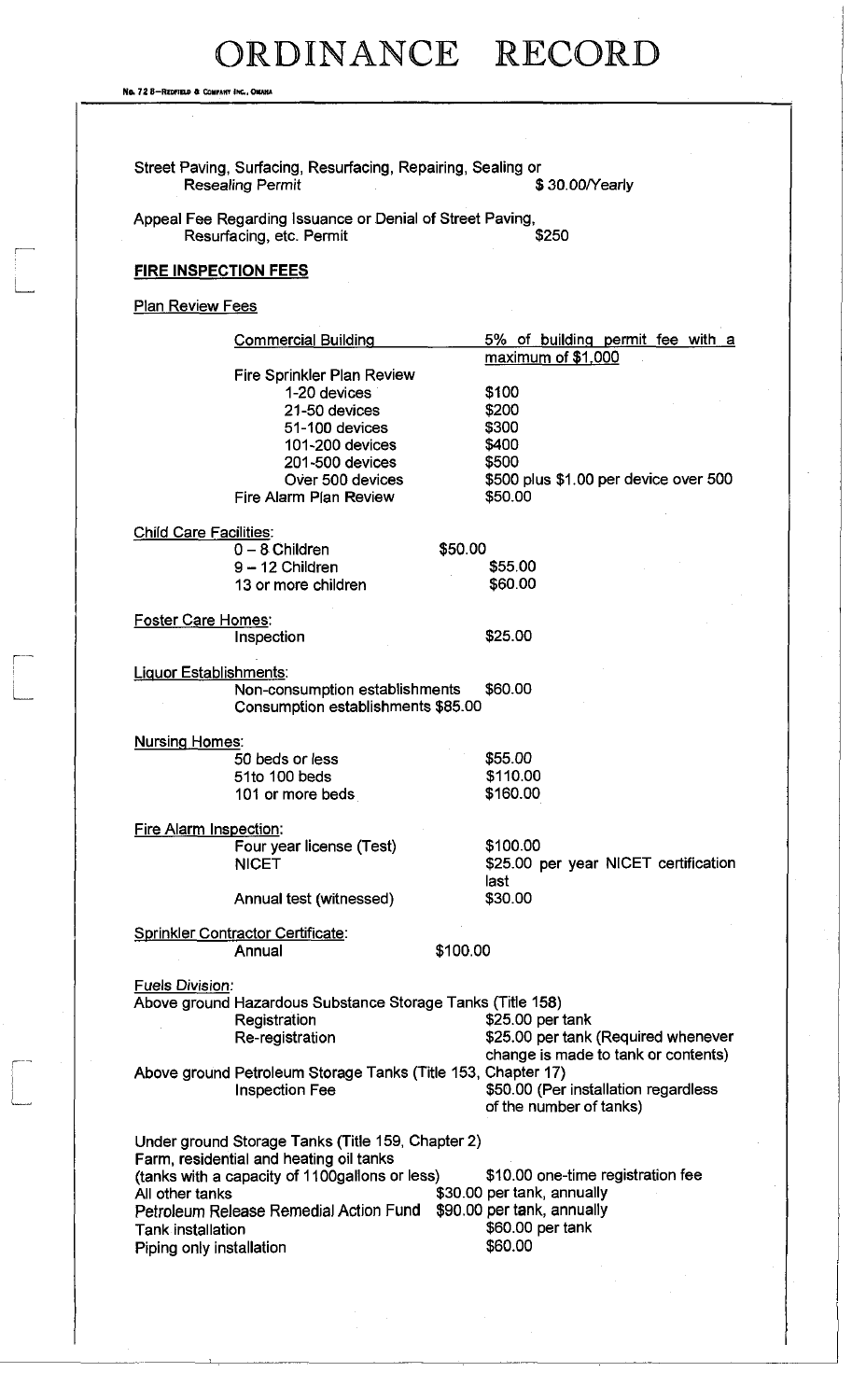No. 72 8-REDFIELD & COBPANY INC., OMAHA

| <b>GRADING PERMIT FEES</b>                                                                                                                                                                                                                                                                                                                                                                                  |                                                                                   |
|-------------------------------------------------------------------------------------------------------------------------------------------------------------------------------------------------------------------------------------------------------------------------------------------------------------------------------------------------------------------------------------------------------------|-----------------------------------------------------------------------------------|
| 5 acres or less<br>More than 5 acres                                                                                                                                                                                                                                                                                                                                                                        | \$500<br>\$1,000                                                                  |
| <b>ZONING FEES</b>                                                                                                                                                                                                                                                                                                                                                                                          |                                                                                   |
| Comprehensive Plan Amendment                                                                                                                                                                                                                                                                                                                                                                                | \$500                                                                             |
| Zoning Map Amendment (rezoning)                                                                                                                                                                                                                                                                                                                                                                             | \$500                                                                             |
| <b>Zoning Text Amendment</b>                                                                                                                                                                                                                                                                                                                                                                                | \$500                                                                             |
| <b>Zoning Verification Letter</b>                                                                                                                                                                                                                                                                                                                                                                           | \$50                                                                              |
| <b>Subdivision Text Amendment</b>                                                                                                                                                                                                                                                                                                                                                                           | \$500                                                                             |
| Conditional Use Permit (1 acre or less)<br>Conditional Use Permit (more than 1 acre)<br><b>Conditional Use Permit Amendment</b>                                                                                                                                                                                                                                                                             | \$300<br>\$500<br>\$200                                                           |
| <b>Flood Plain Development Permit</b>                                                                                                                                                                                                                                                                                                                                                                       | \$500                                                                             |
| Administrative Plat - Lot Split, Lot Consolidation<br>or Boundary Adjustment                                                                                                                                                                                                                                                                                                                                | \$750+ additional fee of \$250<br>for review of revised                           |
| <b>Preliminary Platting</b>                                                                                                                                                                                                                                                                                                                                                                                 | drawings<br>\$1,000 +additional fee of<br>\$250 for review of revised             |
| <b>Final Platting</b>                                                                                                                                                                                                                                                                                                                                                                                       | drawings<br>\$1000+additional fee of \$250<br>for review of revised               |
| <b>Subdivision Agreement</b>                                                                                                                                                                                                                                                                                                                                                                                | drawings<br>\$500 (min. fee) or actual fee                                        |
| <b>Revised Preliminary Plat</b>                                                                                                                                                                                                                                                                                                                                                                             | incurred<br>\$500+additional fee of \$250<br>for review of revised                |
| Replat                                                                                                                                                                                                                                                                                                                                                                                                      | drawings<br>\$1500 + additional fee of<br>\$250 for review of revised<br>drawings |
| Preliminary P.U.D. (includes rezoning fee)                                                                                                                                                                                                                                                                                                                                                                  | \$1000 + additional fee of<br>\$250 for review of revised<br>drawings             |
| Final P.U.D.                                                                                                                                                                                                                                                                                                                                                                                                | \$500+additional fee of \$250<br>for review of revised                            |
| P.U.D. Amendment                                                                                                                                                                                                                                                                                                                                                                                            | drawings<br>\$500 (min. fee) or actual fee                                        |
| Vacation of Plat and Right of Way Vacation                                                                                                                                                                                                                                                                                                                                                                  | incurred<br>\$150                                                                 |
| Variance, Appeals, Map Interpretation (B.O.A.)                                                                                                                                                                                                                                                                                                                                                              | \$250                                                                             |
| Watershed Fees - the following fees apply to only new developments or<br>significant redevelopments as specified in a subdivision agreement: (fees are<br>remitted to Papillion Creek Watershed Partnership)<br>Single Family Residential Development (up to 4-plex)<br>High-Density Multi-Family Residential Development<br><b>Commercial/Industrial Development</b><br>*Computed to the nearest .01 acre. | \$843 per dwelling unit<br>\$3,710 per gross acre*<br>\$4,497 per gross acre*     |

### **OCCUPATION TAXES**

Publication fees Class A Liquor License Holder \$10 \$200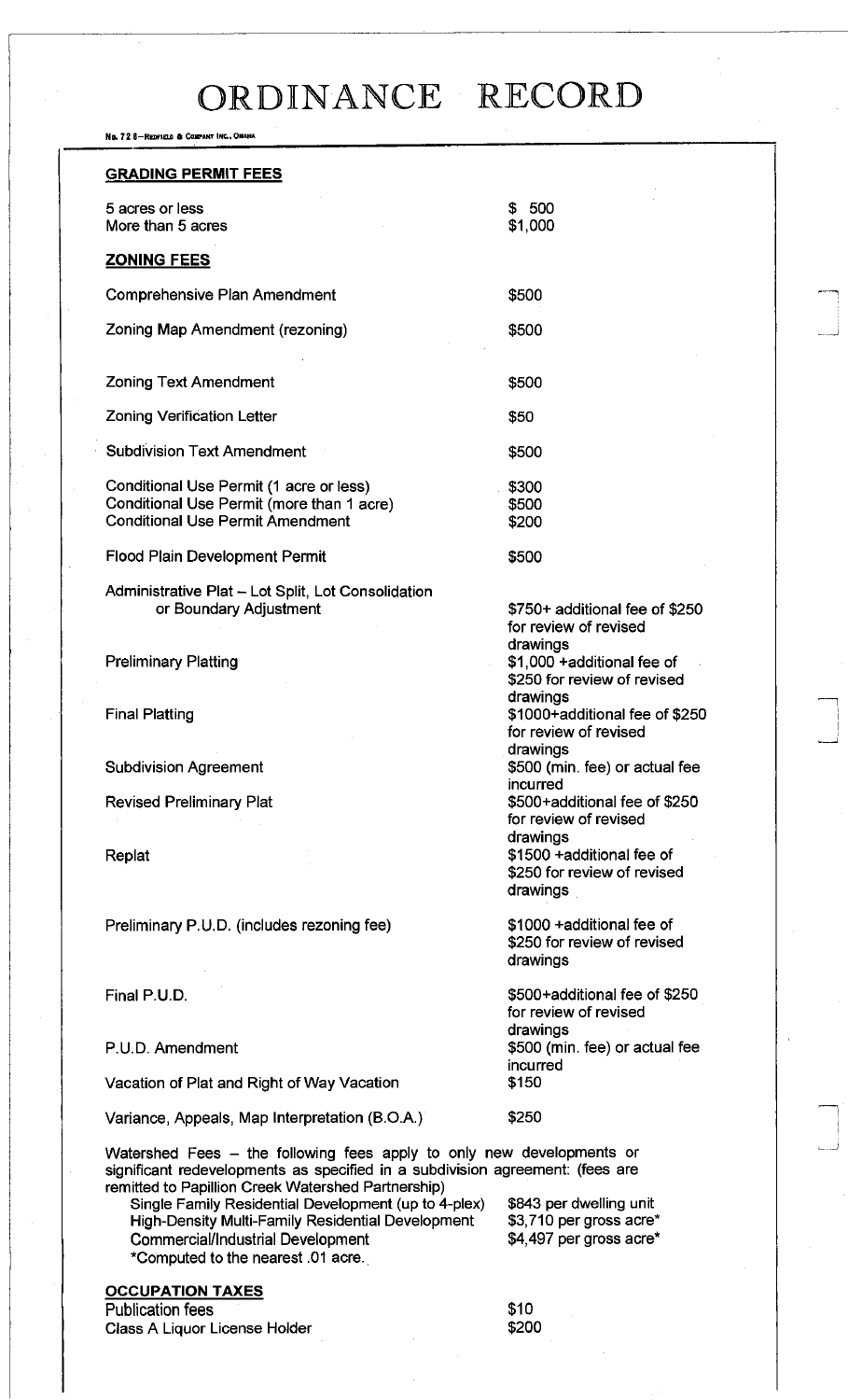No. 72 8-REDFIELD & CONFANT INC., OMAHA

 $\begin{bmatrix} 1 & 1 \\ 1 & 1 \\ 1 & 1 \end{bmatrix}$ 

| Class B Liquor License Holder                                                                     | \$200                                  |
|---------------------------------------------------------------------------------------------------|----------------------------------------|
| Class C Liquor License Holder                                                                     | \$600                                  |
| Class D Liquor License Holder                                                                     | \$400                                  |
| Class I Liquor License Holder                                                                     | \$500                                  |
| Class L Liquor License Holder                                                                     | \$500                                  |
|                                                                                                   |                                        |
| Class W Wholesale Beer License Holder                                                             | \$1000                                 |
| Class X Wholesale Liquor License Holder                                                           | \$1500                                 |
| <b>Class Y Farm Winery License Holder</b>                                                         | \$500                                  |
| Class Z Liquor License Holder                                                                     | \$500                                  |
| Class AB Liquor License Holder                                                                    | \$400                                  |
| Class AD Liquor License Holder                                                                    | \$600                                  |
| Class ADK Liquor License Holder                                                                   | \$800                                  |
| Class AK Liquor License Holder                                                                    | \$400                                  |
| <b>Class ABK Liquor License Holder</b>                                                            | \$600                                  |
|                                                                                                   |                                        |
|                                                                                                   |                                        |
| Class BK Liquor License Holder                                                                    | \$400                                  |
| Class CK Liquor License Holder                                                                    | \$800                                  |
| Class DK Liquor License Holder                                                                    | \$600                                  |
| Class IB Liquor License Holder                                                                    | \$700                                  |
| Class IBK Liquor License Holder                                                                   | \$900                                  |
| Class ID Liquor License Holder                                                                    | \$900                                  |
| Class IDK Liquor License Holder                                                                   | \$1100                                 |
| <b>Class IK Liquor License Holder</b>                                                             | \$700                                  |
|                                                                                                   |                                        |
|                                                                                                   | \$50/day except non-profits            |
| Special Designated Permit - Liquor Control                                                        |                                        |
|                                                                                                   |                                        |
| Transfer of Liquor License from One Location to Another                                           | \$25                                   |
| (These fees are in addition to the State Fee Requirement)                                         |                                        |
| Amusement Concessions (i.e. Carnivals)                                                            | \$10/concession/day                    |
| (This would include any vendors set up for special functions at the La Vista Sports               |                                        |
| Complex)                                                                                          |                                        |
|                                                                                                   |                                        |
|                                                                                                   |                                        |
| Auto dealers - new and used - \$250 plus \$.01 per sq. ft. of inside area, and \$.005 per sq.     |                                        |
| ft. of outside area used for display, sales or storage.                                           |                                        |
|                                                                                                   |                                        |
| Auto repair                                                                                       | \$100                                  |
| Banks, small loan and finance companies                                                           | \$250 plus \$75/each                   |
| detached facility.                                                                                |                                        |
| Barber shops, beauty salons, tanning & nail salons \$75 plus \$10 per operator over               |                                        |
| one.                                                                                              |                                        |
|                                                                                                   | \$50/year + \$10/table or alley        |
| Bowling Alleys or Billiard/Pool Halls                                                             |                                        |
| (Additional fee for Restaurant or Bar if applicable)                                              |                                        |
| Car washes                                                                                        | \$100 (includes all vacuum & supply    |
| vending machines)                                                                                 |                                        |
| Circus, Menagerie or Stage Show                                                                   | \$50/day                               |
| Collecting agents, detective agents or agencies                                                   |                                        |
| and bail bondsmen                                                                                 | \$75                                   |
| Construction/Tradesmen                                                                            | \$75 and a \$1,000,000 Liability,      |
| \$500,000 bodily injury insurance certificate                                                     |                                        |
| <b>Convenience stores</b>                                                                         | \$75                                   |
| Convenience store with car wash                                                                   | \$120 (Includes all vacuum & supply    |
|                                                                                                   |                                        |
| vending machines)                                                                                 |                                        |
| Dry cleaning or laundry and tailoring                                                             | \$50                                   |
| <b>Funeral homes</b>                                                                              | \$150                                  |
| <b>Gaming Device Distributors</b>                                                                 | 5% of gross receipts (non-profits      |
| exempt)                                                                                           |                                        |
| <b>Games of Chance/Lotteries</b>                                                                  | 5% of gross receipts (non-profits      |
| exempt)                                                                                           |                                        |
| Games of Chance/Lottery License Fee                                                               | \$50/1st location - \$10/ea additional |
| <b>Gas Companies</b>                                                                              | 5% of gross receipts                   |
| <b>Hawkers/Peddlers</b>                                                                           | \$75/day or \$500/year                 |
|                                                                                                   |                                        |
| Home Occupations (not specified elsewhere)                                                        |                                        |
| Home Occupation Permit Application Fee                                                            | \$30                                   |
| Home Occupation 1 and Child Care Home<br>Home Occupation Conditional Use Permit - see Zoning Fees | \$50                                   |

Hotels/motels - Any hotel or motel in the City shall pay to the City monthly an Occupation Tax equal to 5% of gross receipts from room rentals. Any shops and/or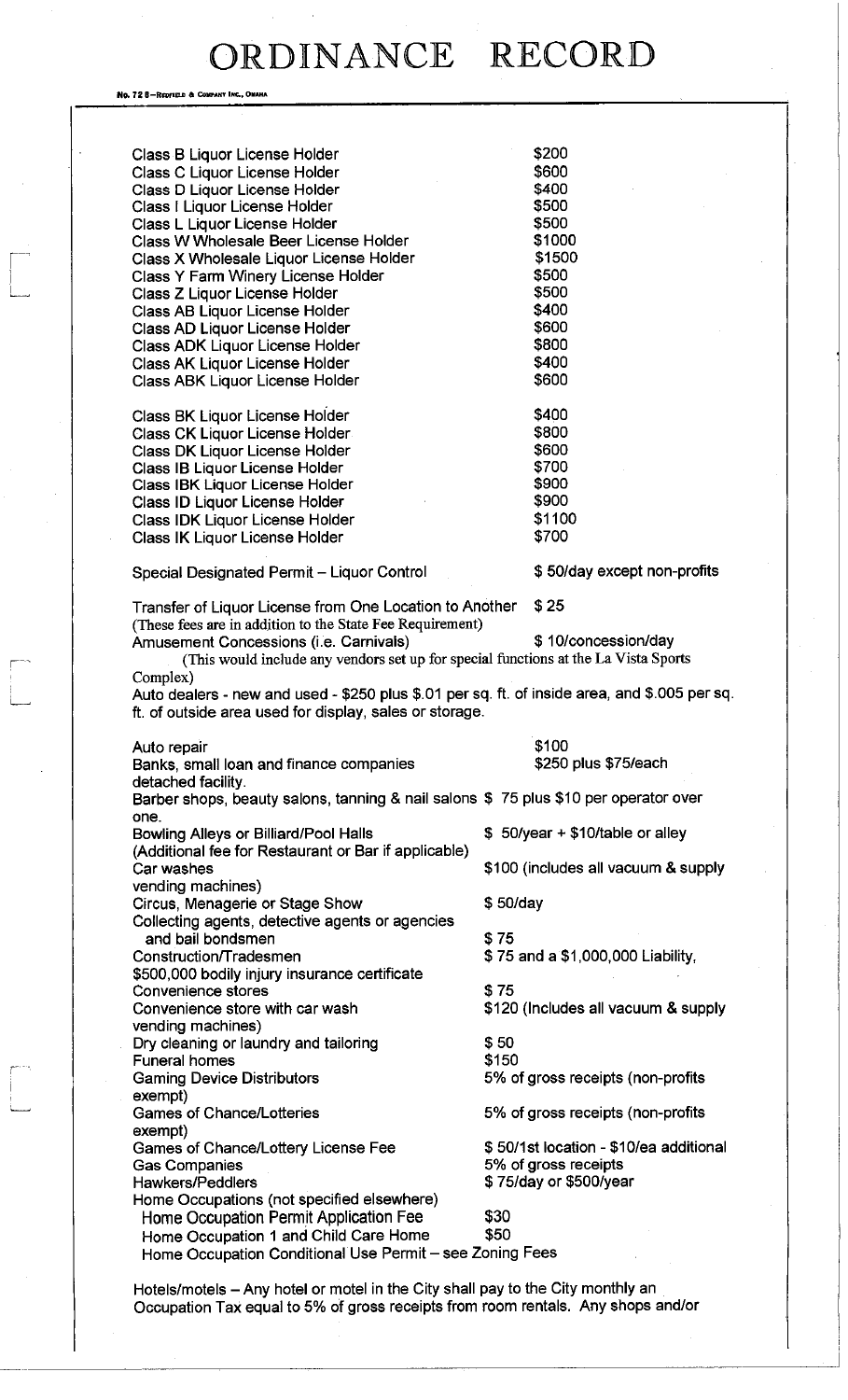No. 72 8-REDFIELD & COMPANY INC., OMAHA

restaurants, which are part of, associated with, or located in or with a hotel or motel facility will be considered a separate business and taxed in accordance with the provisions of this Ordinance and the applicable classifications(s) of the shop and/or restaurant hereunder. The Occupation Taxes with Respect to any banquet and/or ballroom facilities of, or associated with, or located in or with, any such hotel or motel shall be determined in accordance with the square footage schedule above, based on the actual square footage of said facilities.

Movie theatres \$150/complex and \$75/viewing room Music, Vending, & Pinball Machines  $\qquad$  \$ 20/year/machine +Service Provider Fee of &75.00 for business outside the City that provides machines for local businesses Nurseries, greenhouses, landscaping businesses,

and tree trimmers \$75 Nursing homes, assisted living, hospitals and retirement homes  $\sim$  5 per bed

Pawnbrokers **but a 1.00/pawnbroker transaction** evidenced by a pawnbroker card or ledger entry per Neb. Rev. Stat. Section 69-204. Minimum of \$30/year

Professional services - engineers, architects, physicians, dentists, chiropractors, osteopaths, accountants, photographers, auctioneers, veterinarians, attorneys, real estate offices and insurance agents or brokers - \$75 plus \$10 per agent or professional over one (1)

Recreation businesses - indoor and outdoor \$100

Restaurants, Bars, and drive-in eating establishments\$ 50 (5 employees or less) \$100 (more than 5 employees)

Retail, Manufacturing, Wholesale, Warehousing and Other - Any person or entity engaged primarily in a manufacturing, wholesale, and/or warehousing business shall pay an Occupation Tax based on the schedule below and the actual interior or enclosed square footage of facilities in the City used by said person or entity in the conduct of such business; and any person or entity engaged in a business of making retail sales of groceries, clothing, hardware, notions, furniture, home furnishings, services, paint, drugs, or recreational equipment, and any other person or entity engaged in a business for which an Occupation Tax is not specifically provided elsewhere in this Ordinance, shall pay an Occupation Tax based on the schedule below and actual interior or enclosed square footage of facilities in the City used by said person or entity in the conduct of such business; provided, however, that persons or entities that use a basement or one or more additional floors in addition to the main floor (the main floor being the floor with the greatest total square footage) in the conduct of one or more specified businesses of sales at retail shall determine square footage for purposes of the Occupation Tax imposed hereunder based on the square footage of the entire main floor plus one-half (1/2) of the square footage of all such basement and additional floors.

|         | 999 sq. ft.     | 50<br>\$ |
|---------|-----------------|----------|
| 1,000   | 2,999 sq. ft.   | 65<br>\$ |
| 3,000   | 4,999 sq. ft.   | 80<br>\$ |
| 5.000   | 7,999 sq. ft.   | \$120    |
| 8,000   | 9.999 sq. ft.   | \$150    |
| 10,000  | 14,999 sq. ft.  | \$200    |
| 15,000  | 24,999 sq. ft.  | \$225    |
| 25,000  | 39,999 sq. ft . | \$300    |
| 40,000  | 59,999 sq. ft.  | \$400    |
| 60,000  | 99,999 sq. ft.  | \$500    |
| 100,000 | and greater     | \$750    |

Schools - trade schools, dance schools, music schools, nursery school or any type of school operated for profit \$ 50

Service providers, such as persons, firms partnerships or corporations delivering any product, good or service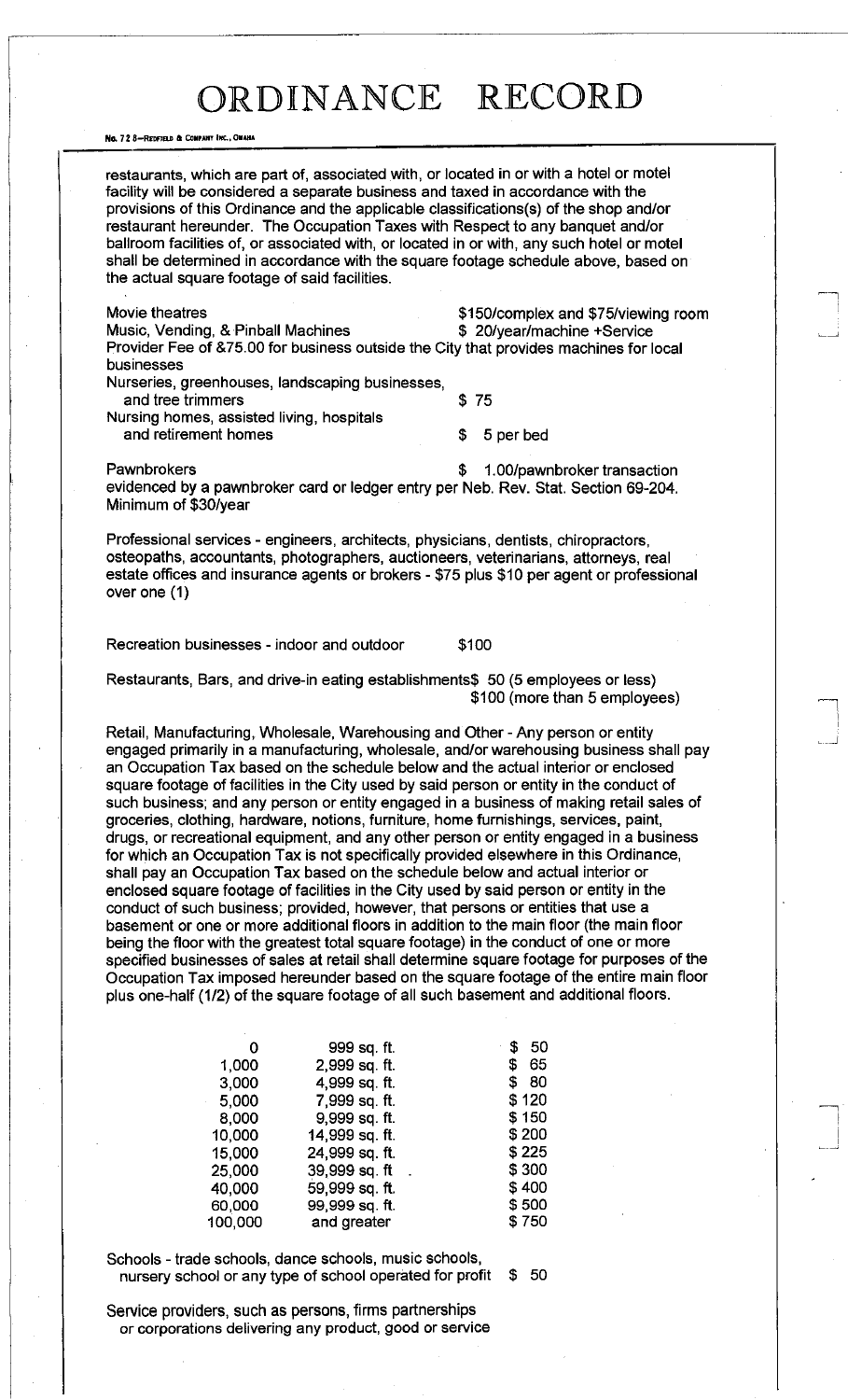No. 72 B-REDFIELD & COMPANY INC., O

#### whatsoever in nature within the City

Service stations selling oils, supplies, accessories for service at retail car wash

Telephone Companies (includes land lines, wireless, cellular, and mobile)

Telephone Surcharge - 911

Tobacco License Statute) Tow Truck Companies Late Fee (Up to 60 days) Late Fee (60-90 days) Late Fee (over 90 days)

#### **OTHER FEES**

**Barricades** Deposit Fee(returnable) Block Parties/Special Event Construction Use

Blasting Permit

Bucket Truck Rental w/operator

Community Garden Plot Rental

Conflict Monitor Testing

Cat License Fee (per cat  $-$  limit 3)

Senior Citizen Discount (Age 65+)

Dog License Fee (per dog  $-$  limit 3)

Senior Citizen Discount (Age 65+)

\$ 75

\$ 75 + \$25.00 for attached

5% of gross receipts

\$1.00 per line per month

\$ 15 (based on State

- \$ 75
- \$ 35
- \$ 75

Double Occupation tax or \$100, whichever is greater

\$ 60/barricade \$ 5/barricade per day \$30 ea. (7 days maximum)

\$1,000

\$150 per hour

\$20 annually

\$200

\$ 5 each if spayed/neutered \$ 15 each if not spayed/neutered \$ 10 each (delinquent) if spayed/neutered

\$ 30 each (delinquent) if not spayed/neutered

Free if spayed/neutered

\$ 5 each if spayed/neutered \$ 15 each if not spayed/neutered \$ 10 each (delinquent) if spayed/neutered \$ 30 each (delinquent) if not spayed/neutered

Free if spayed/neutered

Dog/Cat License Handling Fee (in addition to above fees) \$5

Dog or Cat License Replacement if Lost **\$1** 

Dog or Cat Capture and Confinement Fee  $$10 + Boarding Costs$ 

MAXIMUM OF 4 DOGS AND/OR CATS WITH NO MORE THAN 3 OF EITHER **SPECIES** 

Election Filing Fee

Fireworks Sales Permit (Non-Profits) Handicap Parking Permit Application Fee **State** 

1% of Annual Position Salary

\$2,500 \$ Currently Not Charging Per

Natural Gas Franchisee Rate Filing Fee Per Agreement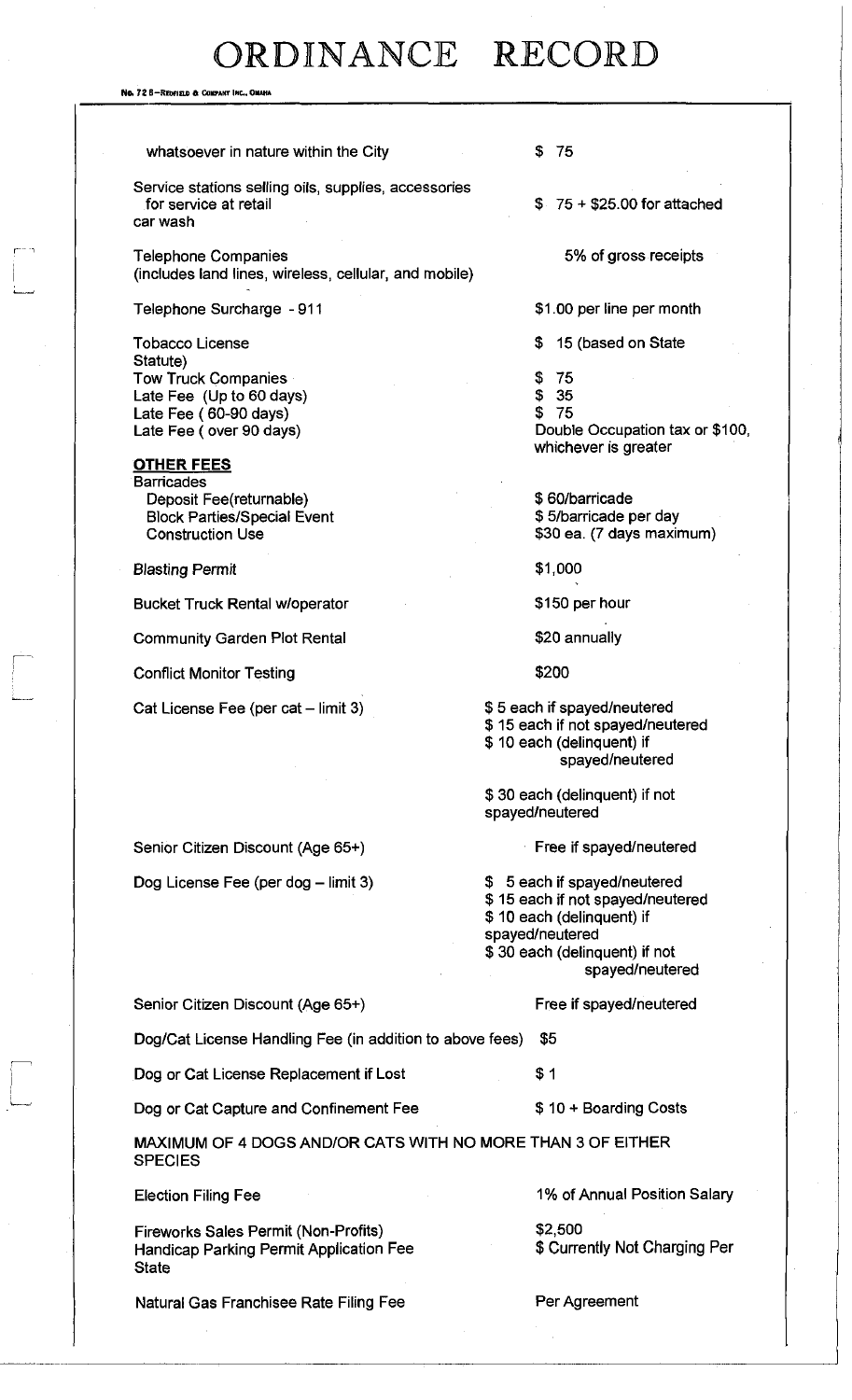NE. 72 6-RRONAD 6 COMPANY INC., OMAHA

| (For rate changes not associated w/the cost of purchased gas.)                                                                                                                |                                                                                              |
|-------------------------------------------------------------------------------------------------------------------------------------------------------------------------------|----------------------------------------------------------------------------------------------|
| <b>Open Burning Permit</b>                                                                                                                                                    | \$10                                                                                         |
| <b>Parking Ticket Fees</b><br>If paid within 7 days of violation date<br>If paid after 7 days of violation date but within 30 days<br>If paid after 30 days of violation date | $$20 ($5 + $15$)$ admin fee)<br>$$25 ($10 + $15$$ admin fee)<br>$$35 ($20 + $15$ admin fee)$ |
| <b>Pawnbroker Permit Fees:</b><br><b>Initial</b><br><b>Annual Renewal</b>                                                                                                     | \$150<br>\$100                                                                               |
| <b>Pet Store License</b><br>License)<br><b>Police Officer Application Fee</b>                                                                                                 | 50 (In addition to Occ.<br>\$<br>20<br>\$                                                    |
| Public Assembly Permit (requires application and approval)\$                                                                                                                  | <b>00</b>                                                                                    |
| <b>Returned Check Fee (NSF)</b><br>Storage of Explosive Materials Permit<br><b>Towing/Impound Fee</b><br><b>Trash Hauling Permit</b><br>Performance Bond                      | 35<br>\$<br>\$<br>100<br>30<br>\$<br>25/yr/truck + \$25,000                                  |
| <b>PUBLIC RECORDS</b>                                                                                                                                                         |                                                                                              |
| <b>Request for Records</b>                                                                                                                                                    | \$15.00/Half Hour + Copy<br>Costs* (May be subject to<br>deposit)                            |
| <b>Audio Tapes</b><br>Video Tapes or CD/DVD<br>*Copy costs shall be established by the Finance Director                                                                       | \$5.00 per tape<br>\$10.00 per tape/CD                                                       |
| <b>Unified Development Ordinance</b>                                                                                                                                          | \$100                                                                                        |
| <b>Comprehensive Plan</b><br>Zoning Map                                                                                                                                       | \$50<br>\$5<br>11"x17"<br>\$10 12"x36"<br>\$30 36"x120"                                      |
| Zoning Ordinance w/Map<br><b>Subdivision Regulations</b>                                                                                                                      | \$30 <sub>2</sub><br>\$30                                                                    |
| <b>Future Land Use Map</b>                                                                                                                                                    | \$5<br>11"x17"<br>$$10$ $12"$ x $36"$<br>\$30 36"x120"                                       |
| Ward Map                                                                                                                                                                      | \$2                                                                                          |
| Fire Report<br>Police Report                                                                                                                                                  | \$5<br>\$5                                                                                   |
| Police Photos (5x7)                                                                                                                                                           | \$5/ea. for 1-15<br>\$ 3/ea. for additional                                                  |
| Police Photos (8x10)                                                                                                                                                          | \$10/ea. for 1-15<br>\$5/ea. for additional                                                  |
| Police Photos (Digital)                                                                                                                                                       | \$10/ea. CD                                                                                  |
| Criminal history                                                                                                                                                              | \$10                                                                                         |
| <u>FALSE AND NUISANCE ALARMS</u>                                                                                                                                              |                                                                                              |
| Registration Fee for Alarm System (not to include<br>single family or duplexes)                                                                                               | \$25                                                                                         |
| Renewal Fee for Alarm System (not to include                                                                                                                                  | \$25                                                                                         |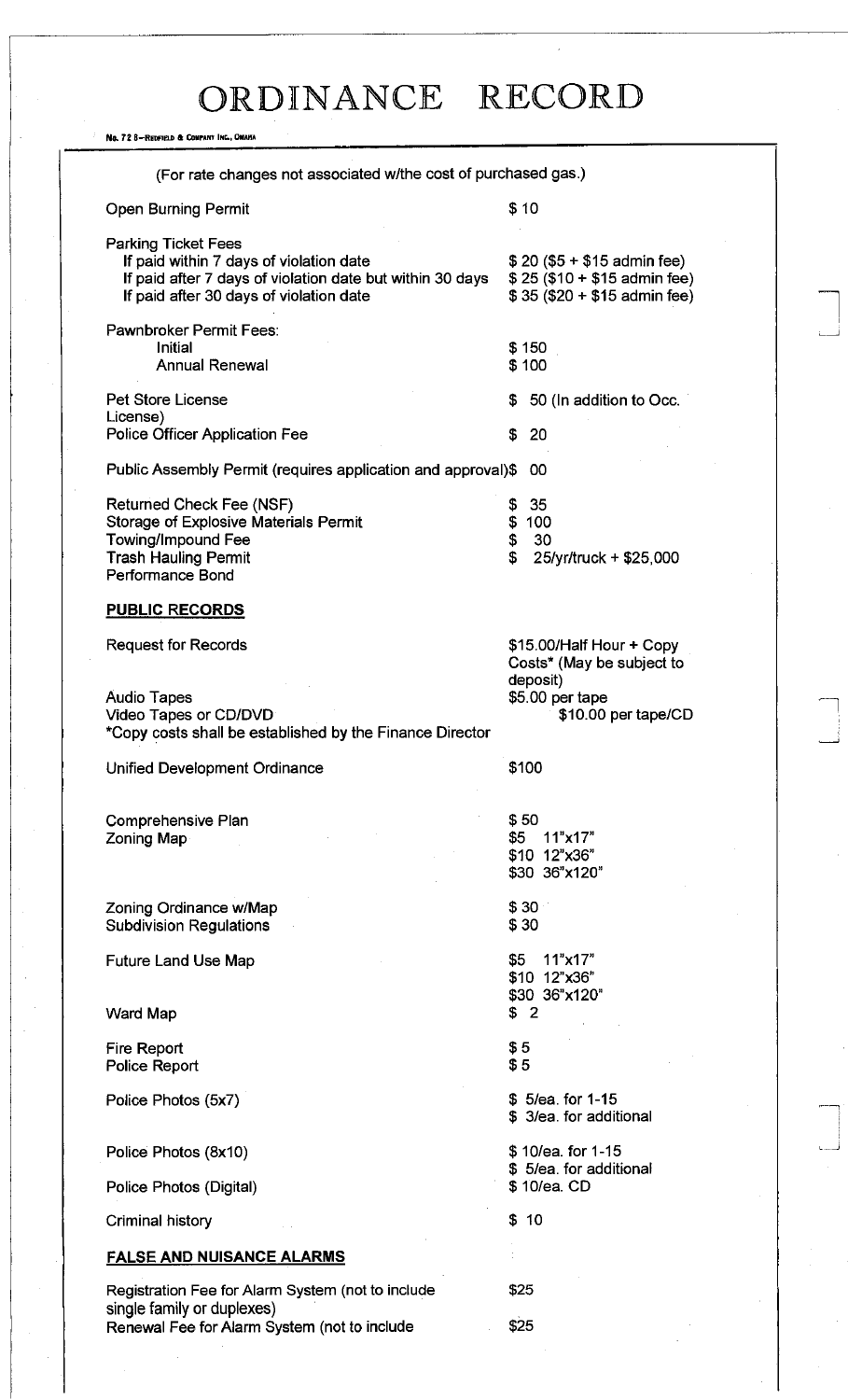No. 728-REDFIELD & COMPANY INC.

single family or duplexes) Late Registration Charge **\$35** 

False Alarm Fee for any false alarm generated by the registrant's alarm system, a fee in accordance with the following schedule (from 1 January through 31 December of each year) shall be charged:

Number of False/Nuisance Alarms False/Nuisance Alarm Charge

1 No Charge<br>2 No Charge 3 \$100.00 4 or more \$250.00

No Charge

False Alarm Fee for Alarm Systems without Registration - \$250 per alarm after 1<sup>st</sup> alarm

(not to include single family or duplexes)

### **RESPONSE TO LARGE HAZARDOUS MATERIALS INCIDENTS**

A Dispatch and mobilization charge of \$300 + mileage shall be charged for response to any incident where no action is taken. If services are provided, the following rates shall apply:

Response Vehicles: One-hour minimum charge. All charges will be made to the closest  $\frac{1}{4}$  hour. Mileage will be charged at \$8.00 per mile per vehicle.

| Pumper/Tanker Truck<br><b>Weed Truck</b><br><b>Aerial Ladder Truck</b><br><b>Utility Vehicle</b><br><b>Command Vehicle</b>   | \$500/hour<br>\$150/hour<br>\$750/hour<br>\$200<br>\$100 |
|------------------------------------------------------------------------------------------------------------------------------|----------------------------------------------------------|
| Equipment Charges:<br>Jaws of Life<br><b>Power Saw</b><br>Hydraulic jack/chisels<br><b>Cribbing Blocks</b><br><b>Winches</b> | \$250<br>\$75<br>\$75<br>\$10<br>\$10                    |
| Air Bags                                                                                                                     | \$50                                                     |
| High Lift Jack                                                                                                               | \$20                                                     |

Supplies: The actual City cost of the supplies plus 25% shall be charged for all supplies including but not limited to safety flares, Class A foam, Class B foam, absorbent pads, absorbent material, salvage covers, and floor dry.

#### **RESCUE SQUAD FEES**

Videos/DVDs/CDs

| <b>BLS Emergency Base</b><br><b>ALS Emergency Level I</b><br><b>ALS Emergency Level 2</b><br>Mileage Rural |                              | \$600<br>\$700<br>\$800<br>\$14 |
|------------------------------------------------------------------------------------------------------------|------------------------------|---------------------------------|
| <b>LIBRARY FEES</b>                                                                                        |                              |                                 |
| Membership (Non-Resident Family)                                                                           | 6 month<br>1 year<br>1 month | \$35.00<br>\$60.00<br>\$ 7.00   |
| Fax<br><b>Fines</b>                                                                                        |                              | $$2.00$ up to 5 pages           |
| <b>Books</b><br><b>Audio Books</b>                                                                         |                              | \$.05/day<br>$$.10$ /day        |

\$ 1.00/day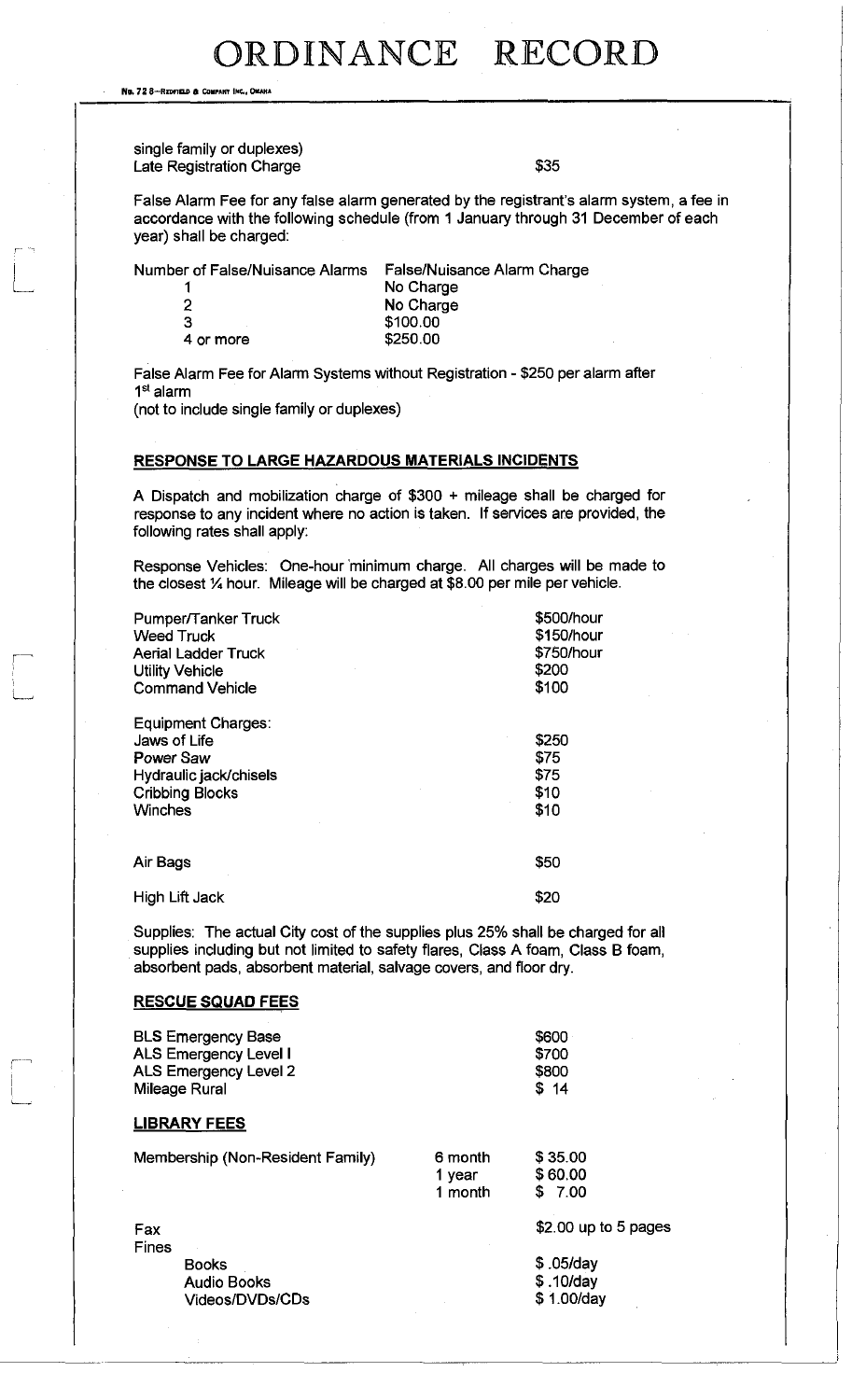**\_\_J** 

No. 72 8-REDFIELB 6 COWPANT inc., OMAHA

| Damaged & Lost Books                                                                                                                                                                                                                                                                                                                                                                                                                                                                                                                                                                                                                 | \$5.00 processing fee + actual                                                                                                                                                                                                                                                                                                                                                                                                                                                                                |
|--------------------------------------------------------------------------------------------------------------------------------------------------------------------------------------------------------------------------------------------------------------------------------------------------------------------------------------------------------------------------------------------------------------------------------------------------------------------------------------------------------------------------------------------------------------------------------------------------------------------------------------|---------------------------------------------------------------------------------------------------------------------------------------------------------------------------------------------------------------------------------------------------------------------------------------------------------------------------------------------------------------------------------------------------------------------------------------------------------------------------------------------------------------|
| cost<br><b>Videos /DVDs/CDs</b>                                                                                                                                                                                                                                                                                                                                                                                                                                                                                                                                                                                                      | \$5.00 processing fee + actual                                                                                                                                                                                                                                                                                                                                                                                                                                                                                |
| cost<br><b>Color Copies</b><br>Copies                                                                                                                                                                                                                                                                                                                                                                                                                                                                                                                                                                                                | \$.50<br>\$.10                                                                                                                                                                                                                                                                                                                                                                                                                                                                                                |
| Inter-Library Loan<br>Lamination - 18" Machine                                                                                                                                                                                                                                                                                                                                                                                                                                                                                                                                                                                       | \$3.00/transaction<br>$$2.00$ per foot                                                                                                                                                                                                                                                                                                                                                                                                                                                                        |
| Lamination - 40" Machine<br>Children's Mini-Camp                                                                                                                                                                                                                                                                                                                                                                                                                                                                                                                                                                                     | \$6.00 per foot<br>\$10.00 per week                                                                                                                                                                                                                                                                                                                                                                                                                                                                           |
| <b>RECREATION FEES</b><br>Refund Policy (posted at the Community Center)<br>all approved refunds<br><b>Late Registration Fee</b><br><b>Community Center</b>                                                                                                                                                                                                                                                                                                                                                                                                                                                                          | \$10.00 administrative fee on<br>\$10.00<br>Non-Resident<br>Resident<br><b>Business Groups</b>                                                                                                                                                                                                                                                                                                                                                                                                                |
| <b>Facility Rental</b><br>Gym (1/2 Gym)<br>Gym/Stage (Rental)<br>Gym/Stage (Deposit)<br><b>Game Room</b><br>Meeting Rooms (Rental)<br><b>Meeting Rooms (Deposit)</b><br>Kitchen (Rental)<br>Kitchen (Deposit)<br>Racquetball Court<br><b>Facility Usage</b><br>Daily Visit (19 and up)<br>Daily Visit (Seniors +55)<br>Fitness Room (19 and up)<br>Membership Card<br>(Exercise Room, Gym, Racquetball/Walleyball Courts)<br>(Mon - Fri 8:00 -5:00 pm)<br>Gym (19 and up)<br>(Mon - Fri 8:00 -5:00 pm)<br><b>Resident Punch Card</b><br>Non-resident Punch Card<br>Non-resident Punch Card<br>Ind. Weight Training<br><b>Classes</b> | \$ 38/Hour<br>\$75/Hour<br>\$75/Hour<br>\$840/Day<br>\$420/Day<br>\$840/Day<br>\$420<br>\$215<br>\$420<br>\$22/Hour<br>\$44/Hour<br>\$44/Hour<br>\$12/Hour/Room<br>\$22/Hour/Room\$27/Hour<br>\$50/Room<br>\$50/Room<br>\$50/Room<br>\$ 27/Hour<br>\$33/Hour<br>\$19/Hour<br>\$50/Room<br>\$50/Room<br>\$50/Room<br>\$14/Hour<br>\$14/Hour<br>\$7/Hour<br>\$4.00<br>\$3.00<br>\$2.00<br>$$ -0-$<br>\$27.00/month<br>\$4.00/Visit<br>\$3.00<br>\$4.00/Visit<br>\$3.00<br>\$50.00<br>\$35.00<br>\$20.00<br>\$25 |
| <b>Community Garden Plot Rental</b>                                                                                                                                                                                                                                                                                                                                                                                                                                                                                                                                                                                                  | \$20 per season                                                                                                                                                                                                                                                                                                                                                                                                                                                                                               |
| Variety of programs as determined by the Recreation Director<br>Fees determined by cost of program                                                                                                                                                                                                                                                                                                                                                                                                                                                                                                                                   |                                                                                                                                                                                                                                                                                                                                                                                                                                                                                                               |
| <b>Classes</b>                                                                                                                                                                                                                                                                                                                                                                                                                                                                                                                                                                                                                       | Contractor<br><b>City</b>                                                                                                                                                                                                                                                                                                                                                                                                                                                                                     |
| <b>Contract Instructor Does Registration and Collects Fees</b>                                                                                                                                                                                                                                                                                                                                                                                                                                                                                                                                                                       | 25%<br>75%                                                                                                                                                                                                                                                                                                                                                                                                                                                                                                    |
| <b>Other Facilities:</b>                                                                                                                                                                                                                                                                                                                                                                                                                                                                                                                                                                                                             |                                                                                                                                                                                                                                                                                                                                                                                                                                                                                                               |
| <b>Tournament Fees</b><br>30/Team/Tournament<br>Gate/Admission Fee<br><b>Model Airplane Flying</b>                                                                                                                                                                                                                                                                                                                                                                                                                                                                                                                                   | Resident<br>Non-Resident<br>\$30/Team/Tournament<br>\$<br>\$40/Field/Day<br>\$40/Field/Day<br>10% of Gross                                                                                                                                                                                                                                                                                                                                                                                                    |
|                                                                                                                                                                                                                                                                                                                                                                                                                                                                                                                                                                                                                                      |                                                                                                                                                                                                                                                                                                                                                                                                                                                                                                               |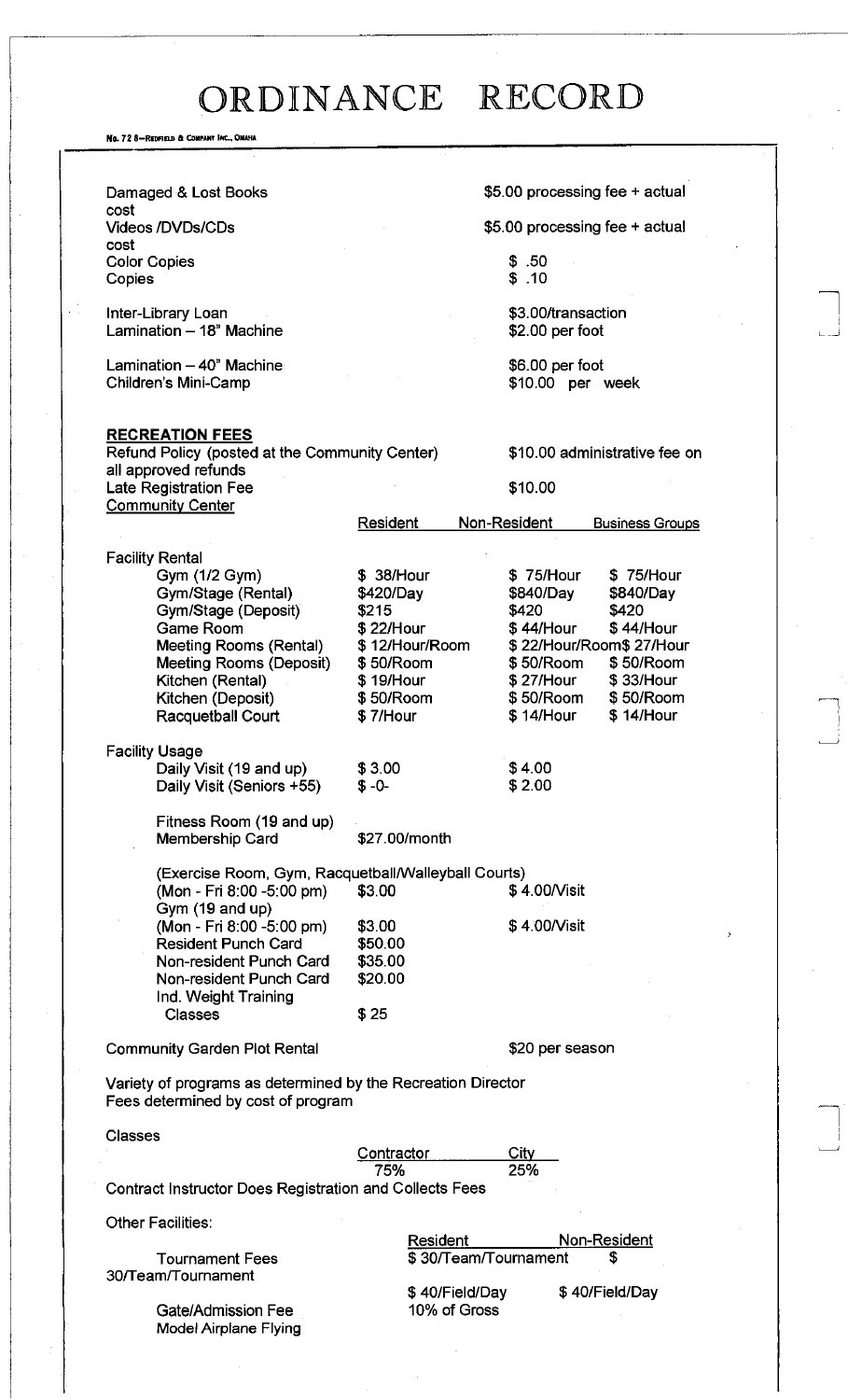No. 72 8-REOFIELD & COMPANY INC., OMAHA

| <b>Field Pass</b>                                                | \$40*<br>\$30*                                                            |
|------------------------------------------------------------------|---------------------------------------------------------------------------|
| * includes \$10 club membership 1 - year license                 | Resident and Non-<br>\$40/2 hours                                         |
| <b>Field Rentals</b><br><b>Resident</b>                          |                                                                           |
| <b>Park Shelters</b>                                             | \$25/3 hours<br>\$15/3 hours                                              |
| <b>Swimming Pool</b><br><b>Youth Daily</b>                       | Non-Resident<br><b>Resident</b><br>\$<br>4                                |
| <b>Adult Daily</b>                                               | $\frac{2}{3}$<br>\$<br>\$<br>\$<br>\$<br>$\overline{\mathbf{4}}$          |
| <b>Resident Tag</b>                                              | $\overline{2}$                                                            |
| <b>Family Season Pass</b><br><b>Youth Season Pass</b>            | \$105 \$165<br>\$65<br>\$95                                               |
| <b>Adult Season Pass</b>                                         | \$75<br>\$105                                                             |
|                                                                  |                                                                           |
| 30-Day Pass<br>Season Pass (Day Care)                            | $$55$ $$85$<br>\$275<br>\$275                                             |
| <b>Swim Lessons</b>                                              | \$30<br>\$55                                                              |
|                                                                  | Swimming Pool memberships and specials prices shall be established by the |
| <b>Finance Director</b><br><b>Youth Recreation Programs</b>      | Non-Resident<br><b>Resident</b>                                           |
| Coed Softball/Baseball Ages 5-6                                  | \$45/55<br>\$60/70                                                        |
| Coed Softball/Baseball Ages 7-8                                  | \$60/70<br>\$45/55                                                        |
| Softball/Baseball Ages 9-10                                      | \$80/90<br>\$60/70                                                        |
| Softball/Baseball Ages 11-12<br><b>Tackle Football</b>           | \$70/80<br>\$100/110<br>\$110/120<br>\$140/150                            |
| Soccer Ages 8 and above                                          | \$65/75 \$65/75                                                           |
| <b>Fall Baseball clinic</b>                                      | \$17/27 \$22/32                                                           |
| <b>Basketball Clinic</b>                                         | \$17/27<br>\$22/32                                                        |
| <b>Basketball Ages 9-10</b>                                      | \$55/65<br>\$65/75                                                        |
| <b>Basketball Ages 11-12</b><br>Soccer Academy                   | \$55/65<br>\$65/75<br>\$33/43<br>\$53/63                                  |
| <b>Flag Football</b>                                             | \$33/43<br>\$53/63                                                        |
| Volleyball                                                       | \$33/43<br>\$53/63                                                        |
| Cheerleading                                                     | \$27/37<br>\$47/57                                                        |
| 3 yr. old Soccer Clinic<br><b>Uniform Deposit Fee</b>            | \$17/27 \$22/33                                                           |
| <b>Basketball</b>                                                | \$40<br>\$40                                                              |
| <b>Tackle Football</b>                                           | \$180<br>\$180                                                            |
| Cheerleading                                                     | \$75<br>\$75Adult Recreation                                              |
| Programs<br>Adult Spring Softball - Single                       | \$215<br>\$15                                                             |
| <b>Adult Spring Softball - Double</b>                            | \$420<br>\$420                                                            |
| <b>Adult Basketball</b>                                          | \$145<br>\$145                                                            |
|                                                                  |                                                                           |
| <b>Adult Volleyball</b>                                          | \$110<br>\$110                                                            |
| Adult Fall Softball - Single                                     | \$120<br>\$120                                                            |
| <b>Adult Fall Softball - Double</b>                              | \$235<br>\$235                                                            |
| <b>Senior Spring Softball</b>                                    | \$15 per game per team                                                    |
| <b>Senior Fall Softball</b>                                      | \$17 per game per team                                                    |
| <b>Golf Green Fees</b>                                           |                                                                           |
| October 1 <sup>st</sup> - February 28th                          |                                                                           |
| 9-hole Weekdays (adults)                                         | \$9.50                                                                    |
| 9-hole Weekends - Sa - Su (adults)                               | \$11.00                                                                   |
| 18-hole Weekdays (adults)<br>18-hole Weekends - Sa - Su (adults) | \$15.50<br>\$17.00                                                        |
| 9-hole Weekdays - M-F (jr/sr)                                    | \$6.50                                                                    |
| 9-hole Weekends - Sa-Su (jr/sr)                                  | \$8.50                                                                    |
| 18-hole Weekdays - M-F (jr/sr)                                   | \$11.50                                                                   |
| 18-hole Weekends - Sa-Su (jr/sr)<br><b>Pull Carts</b>            | \$13.50<br>\$2.50                                                         |
| <b>Rental Clubs -</b>                                            | \$7.00                                                                    |
| Electric Carts - 9-hole                                          | \$6.50                                                                    |
| Electric Carts - 18-hole                                         | \$9.50                                                                    |
| March 1st - September 30th                                       |                                                                           |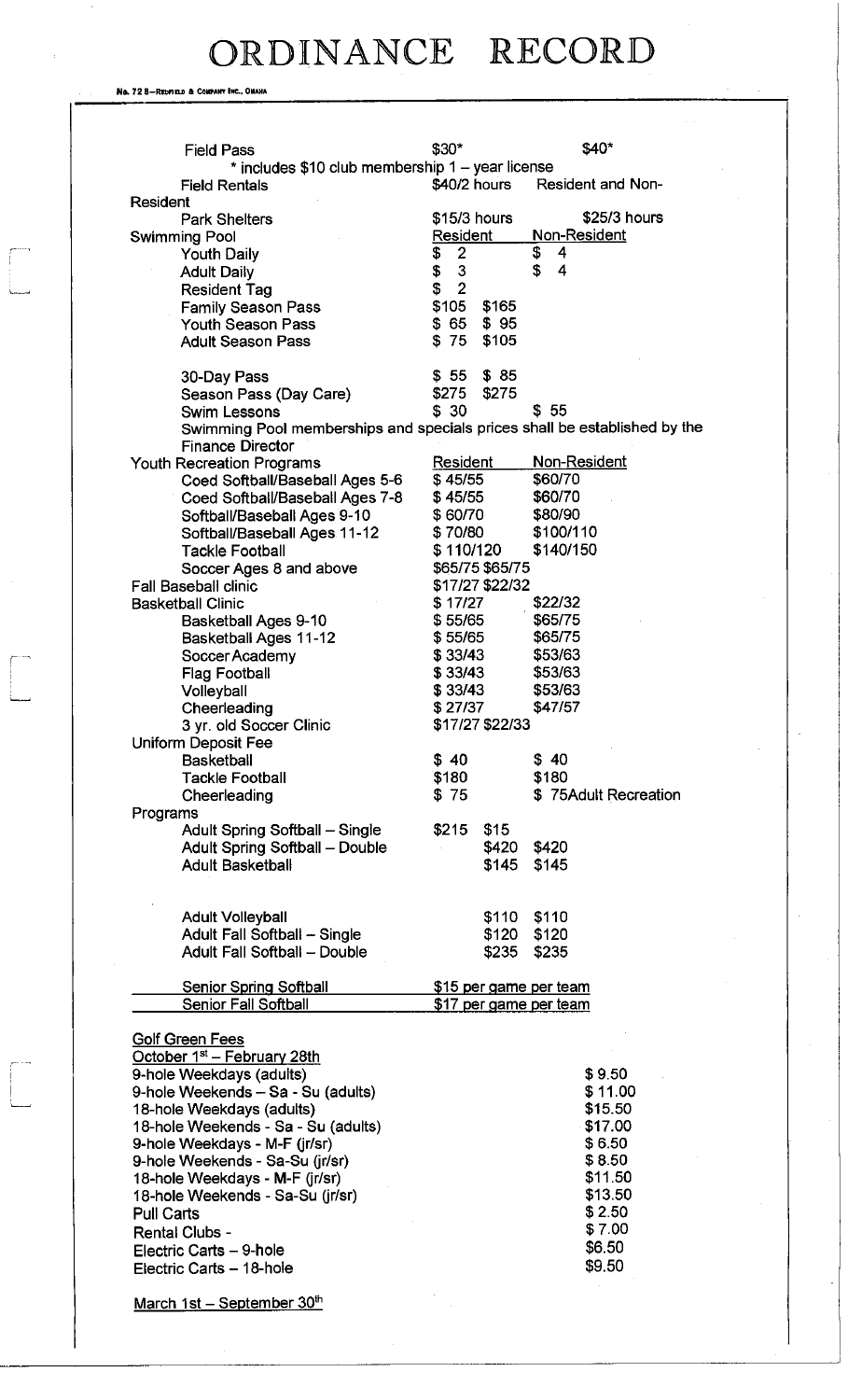No, 72 8-REDTIELL 6 COMPART INC.. OMAHA

| 9-hole Weekdays (adults)            | \$11.00         |
|-------------------------------------|-----------------|
| 9-hole Weekends - Sa - Su (adults)  | \$13.00         |
| 18-hole Weekdays (adults)           | \$17.00         |
| 18-hole Weekends - Sa - Su (adults) | \$19.00         |
| 9-hole Weekdays - M-F (jr/sr)       | \$8.50          |
| 9-hole Weekends - Sa-Su (jr/sr)     | \$10.50 sr/jr.  |
| 18-hole Weekdays - M-F (jr/sr)      | \$13.50         |
| 18-hole Weekends - Sa-Su (jr/sr)    | $$15.50$ sr/jr. |
| <b>Pull Carts</b>                   | \$2.50          |
| <b>Rental Clubs</b>                 | \$7.00          |
| Electric Carts - 9-hole             | \$7.00          |
| Electric Carts - 18-hole            | \$11.00         |
|                                     |                 |

#### Junior - Age 15 & under; Senior - Age 55 & over

Golf concessions, merchandise, specials, league and tournament prices shall be established by the Finance Director.

| <b>Annual Passes</b><br>(One Full Year from date of purchase) |                |  |
|---------------------------------------------------------------|----------------|--|
| Adult (16over)                                                | \$450.00       |  |
| Senior (55 over)                                              | \$350.00       |  |
| Junior (15 under)                                             | \$350.00       |  |
| Family                                                        | \$800.00       |  |
|                                                               |                |  |
| Discount Cards                                                |                |  |
| <u>(Adult Rates)</u>                                          |                |  |
| 12 rounds                                                     | \$110.00       |  |
|                                                               |                |  |
| (Jr./Sr. Rates)                                               |                |  |
| 12 rounds                                                     | \$85.00        |  |
|                                                               |                |  |
| Foot Golf Green Fees                                          |                |  |
| October 1 <sup>st</sup> - February 28 <sup>th</sup>           |                |  |
| Adult (14yrs - over)                                          | \$9.50         |  |
| Jr $(13yrs - under)$                                          | \$6.50         |  |
| Electric Carts - 9 hole                                       | \$6.50         |  |
| Electric Carts - 18 hole                                      | \$9.50         |  |
| <b>Ball Rental</b>                                            | \$3.00         |  |
| Birthday Parties (13yrs - under)                              | \$12.75        |  |
|                                                               |                |  |
| March 1 <sup>st</sup> – September 30 <sup>th</sup>            |                |  |
| Adult (14yrs - over)                                          | \$11.00        |  |
| Jr $(13yrs - under)$                                          | \$8.50         |  |
| Electric Carts - 9 hole                                       | \$7.00         |  |
| Electric Carts - 18 hole                                      | \$11.00        |  |
| <b>Ball Rental</b>                                            | \$3.00         |  |
| Birthday Parties (13yrs - under)                              | \$12.75        |  |
| <b>Clubhouse Rental Fee</b>                                   |                |  |
| <b>Resident</b>                                               | <u>\$25.00</u> |  |
| Non - Resident                                                | \$35.00        |  |
| <b>Business Groups</b>                                        | <u>\$45.00</u> |  |
|                                                               |                |  |
| <b>Special Services Van Fees</b>                              |                |  |
| Zone 1 Trip within city limits (LaVista & Ralston)            | \$1.00<br>one  |  |
| way                                                           |                |  |
| Includes trips to grocery stores and senior center            |                |  |
| Zone 2 Trip outside city limits                               | \$3.00 one way |  |
|                                                               |                |  |

Zone 3 Trip outside city limits way

\$10.00 one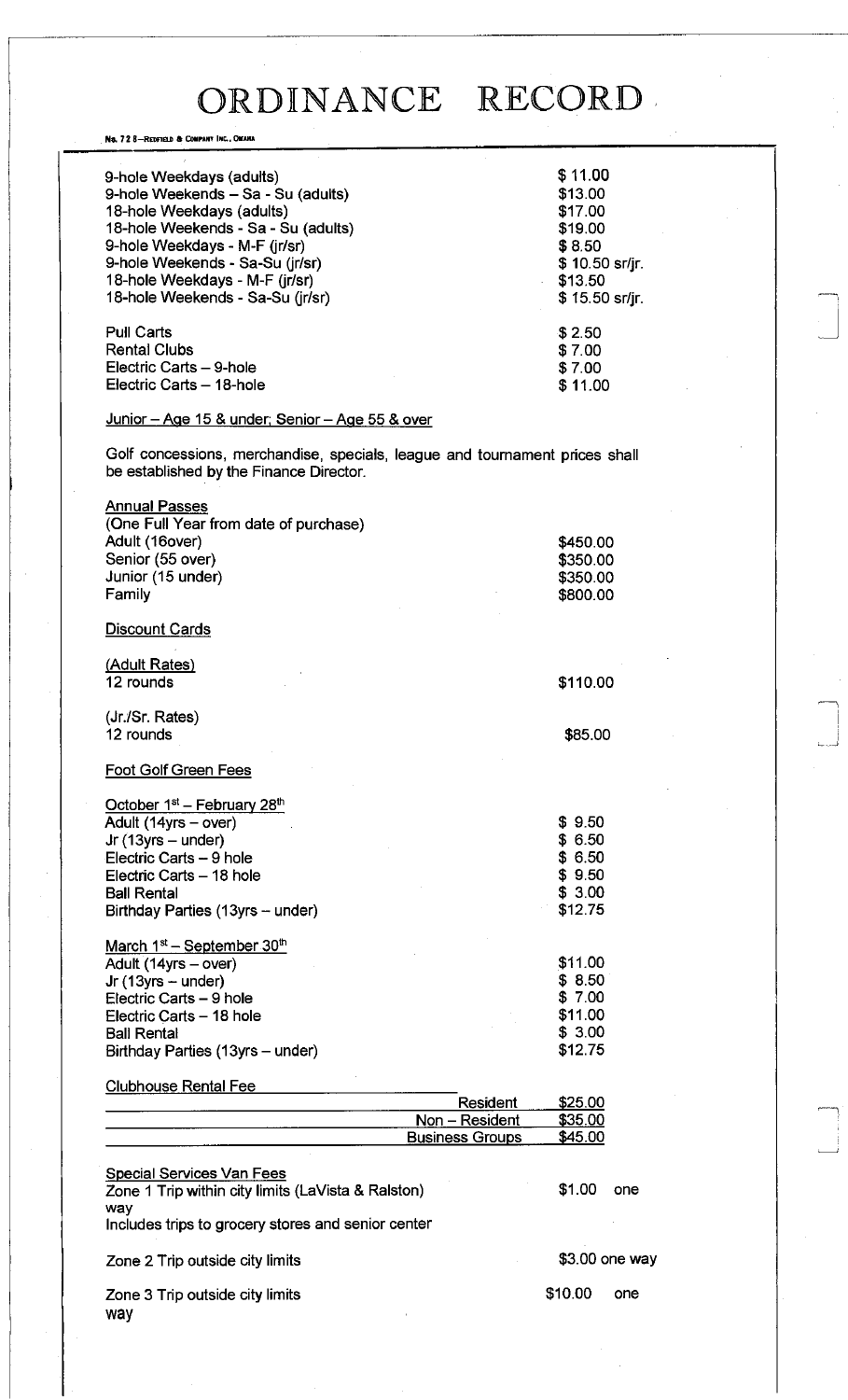No. 72 8-REDFIELD & COMPANY INC.

Bus pass (each punch is worth \$1.00) \$30.00

#### Section 2. Sewer Fee Schedule.

§3-103 Municipal Sewer Department; Rates.

- Levy of Sewer Service Charges. The following sewer service charges shall be Α. levied against the user of premises, property or structures of every kind, nature and description, which has water service from any supply source and are located within the wastewater service area of the City of La Vista.
- B. Computation of Sewer Service Charges. For the months of December, January, February and March, the monthly charge for residential sewer services will be computed on the actual water used for these months. The monthly charge for residential sewer service in the months of April, May, June, July, August, September, October and November will be computed on the average water usage of the four (4) preceding winter months of December, January, February and March or for such portion of said consumption, whichever is the lesser. At the option of the City of La Vista, water used from private wells shall be either metered or estimated for billing purposes.
- C. Amount of Sewer Service Charges. The total sewer service charge for each sewer service user will be the sum of three (3) charges: (1) customer charge, (2) flow charge, and (3) abnormal charge.
	- 1. The customer charge is as follows
		- a. For sewer service users classified as Residential, the same being sewer service to a single family dwelling, or a duplex, apartment, or other multi-family dwelling (e.g. apartments) wherein each dwelling unit has a separate water meter that is read and charged for water and sewer use by the Metropolitan Utilities District - \$9.17 per month.
			- b. For sewer service users classified as Residential-Multi-Family, the same being sewer service to Multi-Family dwellings (e.g. apartments) wherein there is only a separate water meter to each building or complex that is read and charged for water and sewer use by the Metropolitan Utilities District - \$9.17 per month plus an amount equal to \$4.82 times the total number of dwelling units, less one, in the Multi-Family dwellings that comprise an apartment complex. The customer charge for Residential-Multi Family sewer service users will be billed by the City of La Vista in addition to the flow charge billing from the Metropolitan Utilities District. A late charge of 14% will be applied for for Multi-Family sewer use billings.
			- c. For sewer service users classified as General Commercial: Customers who normally use less than 100,000 cubic feet of water per month and who are not Residential users or Residential-Multi-Family users - \$9.84 per month. For sewer service users in this category that require manual billing, add \$10.00 for a total of \$19.84. The manual billing of the customer charge will come from the City of La Vista instead of the Metropolitan Utilities District.
- 2. The flow charge for all sewer service users shall be \$2.68 per hundred cubic feet (ccf).

3. If users have abnormal strength sewage as determined by the terms of the Wastewater Service Agreement between the City of La Vista and the City of Omaha, then additional charges will be billed to the user at the applicable rates as determined by said Agreement.

4. If users other than those classified herein are connected to the wastewater collection system, the Customer Charges, the Flow Charges and Other Charges will be determined by the City Council in accordance with rules and regulations of the EPA and the Agreement between the City of La Vista and the City of Omaha.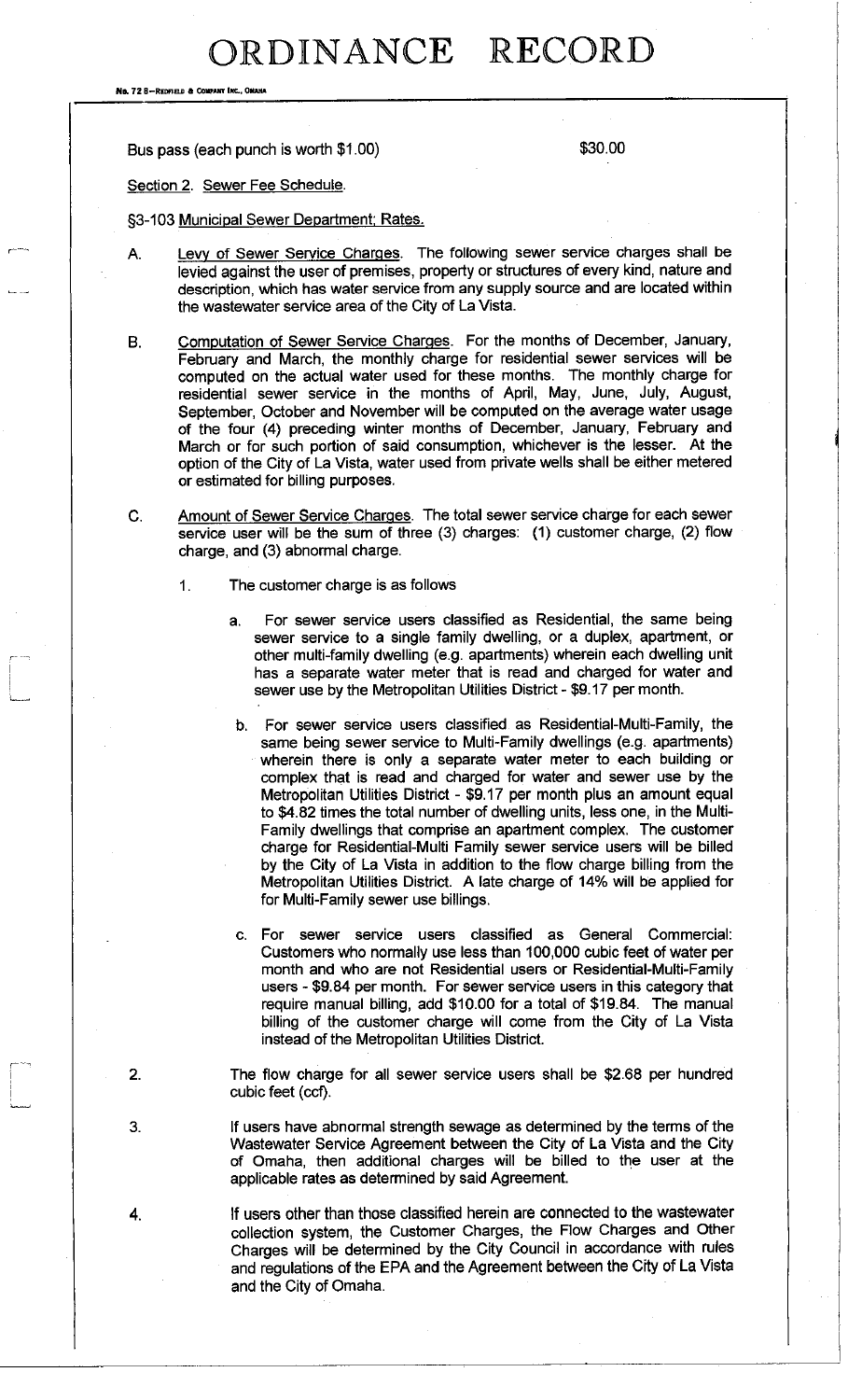#### No. 72 8-REDFIELD & COMPART INC., OMAHA

Section 3. Sewer/Drainage Connection Fee Schedule. A fee shall be paid to the City Treasurer as set forth in this section for each structure or tract to be connected to the sewer system of the City. No connection permit or building permit shall be issued until the following connection fees have been paid.

| Residential                   |                                    |
|-------------------------------|------------------------------------|
| <b>Single Family Dwelling</b> | \$1,100                            |
| <b>Duplex</b>                 | \$1,100/unit                       |
| <b>Multiple Family</b>        | 858/unit<br>S                      |
| Commercial/Industrial         | \$5,973/acre of land<br>as platted |
|                               |                                    |

The fee for commercial (including industrial) shall be computed on the basis of \$5,973 per acre within each platted lot or tract, irrespective of the number of structures to be constructed thereon.

The applicable fee shall be paid in respect to each lot or building site as a condition of City's issuance of any building or sewer connection permit.

- A. Changes in Use. If the use of a lot changes subsequent to payment of the fee, which different use would require payment of a fee greater than that payable in respect to the use for which the fee was originally paid, the difference in fee shall be paid to the City at time of such change in use.
- B. Existing Structures. Structures for which sewer connection and building permits have been issued, and all permit fees in respect thereto paid, prior to the effective date hereof shall be exempt from the fees herein imposed.
- C. Preconnection Payments. Where preconnection payment charges for a subdivision or portion thereof have been paid to City at time of subdivision of a tract pursuant to agreement between the City and the developer and the sanitary and improvement district, if any, financing improvements of the subdivision, the preconnection payment so made shall be credited by City to the sewer/drainage fees payable at time of connection of the individual properties to the sewer/drainage systems of the City.
- D. Sewer Tap and Inspection and Sewer Service Fees. The fees imposed by Section 3 hereof are in addition to and not in lieu of (1) sewer tap and inspection fees payable pursuant to Section 3-122 of the La Vista Municipal Code and listed herein and (2) sewer service charges imposed by Section 2 hereof.

Section 4. Sewer Inspection Charges Established for Installation. Inspection charges for nonresidential property sewer installation shall be:

| \$400 |
|-------|
| \$600 |
| \$700 |
|       |

Service Line w/inside diameter over 8" Special permission/set by Council

Section 5. Miscellaneous Sewer Related Fees: Miscellaneous sewer related fees shall be:

Private Sewage Disposal System Const. Permit  $$$  \$ 1,500<br>Appeal Fee Re: Issuance or Denial of Sewer Permits \$ 1,500 Appeal Fee Re: Issuance or Denial of Sewer Permits \$

Section 6. Repeal of Ordinance No. 1158. Ordinance No. 1158 as originally approved on November 15, 2011, and all ordinances in conflict herewith are hereby repealed.

Section 7. Severability Clause. If any section, subsection, sentence, clause or phrase of this ordinance is, for any reason, held to be unconstitutional or invalid, such unconstitutionality or invalidity shall not affect the validity of the remaining portions of this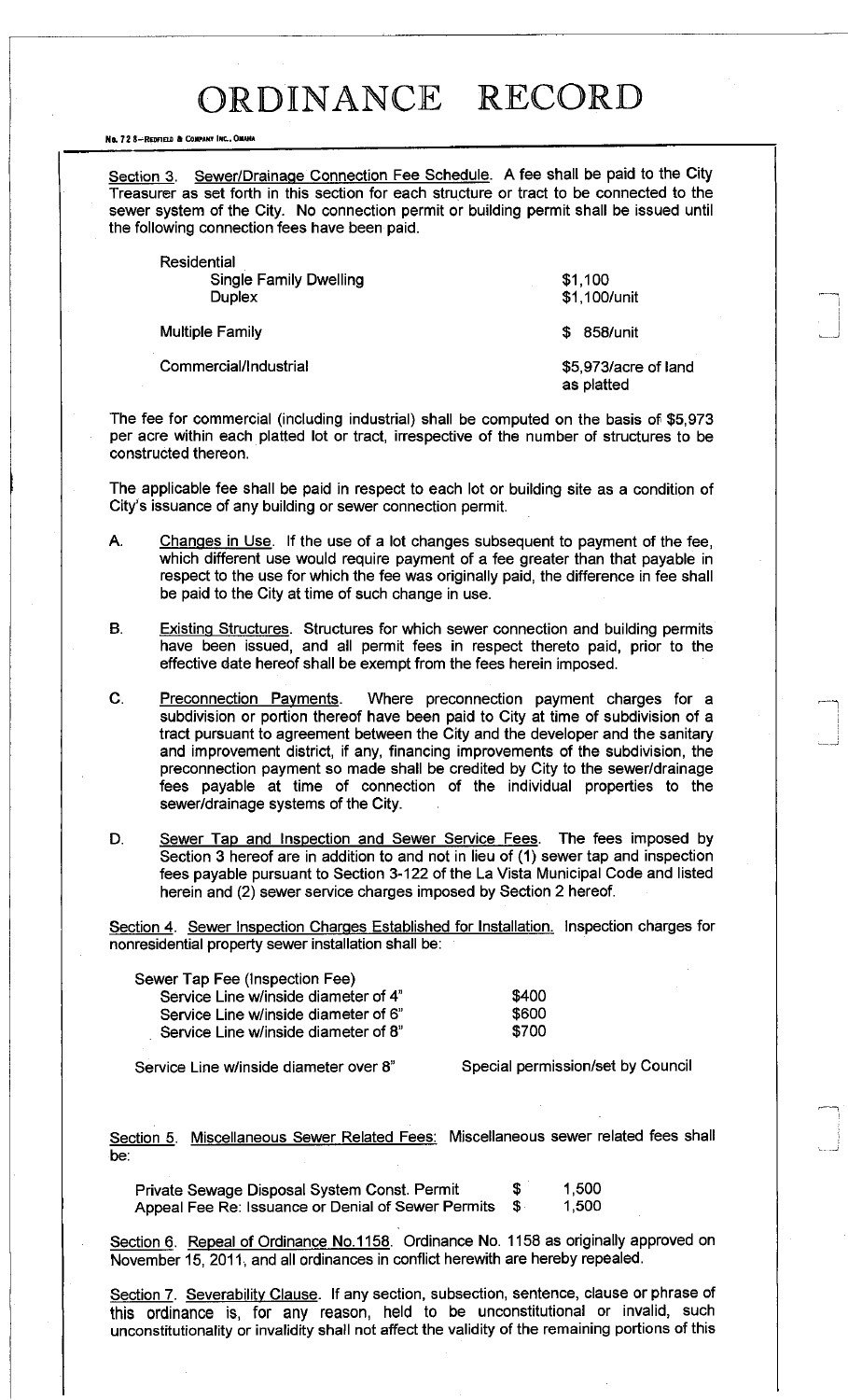No. 72 8-REDFIELD & COMP

!

ordinance. The Mayor and City Council of the City of La Vista hereby declare that it would have passed this ordinance and each section, subsection, clause or phrase thereof, irrespective of the fact that any one or more sections, subsections, sentences, clauses or phrases be declared unconstitutional or invalid.

Section 8. Effective Date. This Ordinance shall take effect from and after its passage, approval and publication in pamphlet form as provided by law; provided, however, that:

(1) Pawnbroker occupation taxes of Section 1 shall be effective April 1, 2003. Pawnbroker occupations taxes shall be payable on a monthly basis no later than the last day of the calendar month immediately following the month in which the subject pawnbroker transactions occur. For example, the occupation tax on pawnbroker transactions for the month of April 2003 shall be due and payable on or before May 31, 2003.

(2) Pawnbroker permit fees shall be effective January 1, 2004. Annual pawnbroker permit fees shall be due and payable annually on or before January 1. Initial pawnbroker permit fees shall be due and payable on or before the date that the pawnbroker license is issued. Issuance of renewal of pawnbroker permits shall be subject to payment of applicable permit fees.

(3) Rental Inspection Program License fees shall be effective January 1, 2011

(4) The remaining provisions of this Ordinance other than those specified in Sections 8(1), 8(2) and 8(3) shall take effect upon publication.

PASSED AND APPROVED THIS 1ST DAY OF SEPTEMBER, 2015.

CITY OF LA VISTA

Douglas *i*.<br>Kindig, Mayor

ATTEST:

rethe *CtAvaitL-O.* 

Pamela A. Buethe, CM City Clerk